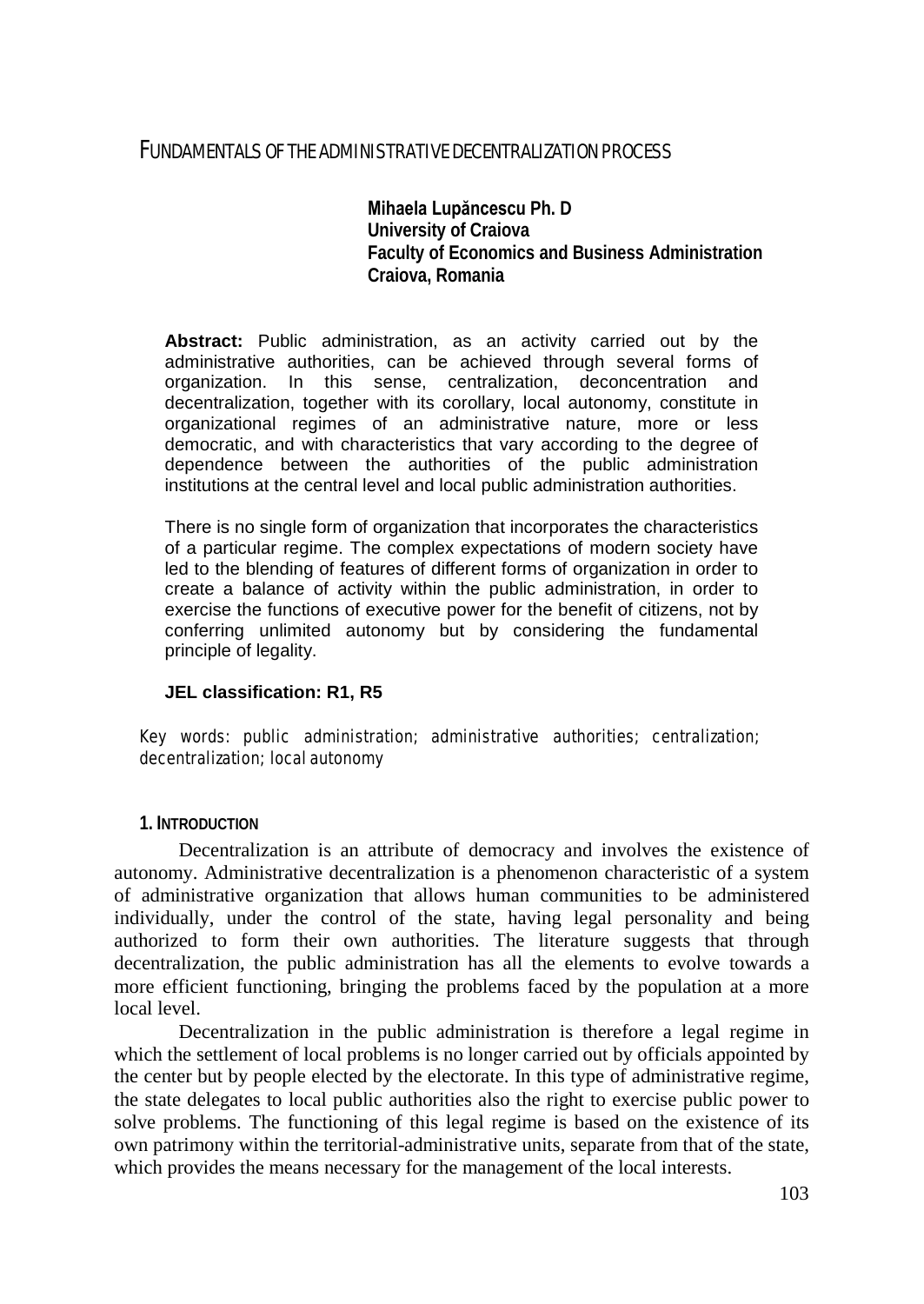# **2. OBJECTIVES**

If we leave away from regional policy objectives, three key elements summarize the restructuring of the institutional landscape in which regional policies are being implemented: decentralization and deconcentration. Decentralization is an essential part of regional development policy. It appears to be a solution to solve failures that have emerged as a result of the creation of comprehensive bodies that have led to the formation of increasingly centralized societies, often in developed countries, operating in a market economy, resulting in complex conflict situations. Deconcentration is a principle of administrative organization that requires a strict subordination of subordinate institutions to the central institution, which in certain circumstances may delegate but not transfer certain decision-making powers in view of solving problems related to a particular community.

# **3. METHODOLOGY**

Methods of scientific research and analysis are those that are used internationally and take into account the fact that research into evolution of regional disparities that can go from the way of administrative organization, corelated with the study of convergence and its characteristics indicators.

## **4. ANALYSES**

Administrative decentralization produces the recognition of legal personality for administrative-territorial units, the existence of their public authority, and the transfer of public services previously under the authority of central authorities to local authorities.

The dominant tendency in administrative decentralization was deconcentration, whereby a number of ministries delegate regional and / or local authorities and functions. Deconcentration is a limited form of decentralization, comprising only the relationships between the central level organisms and their lower levels. Deconcentration is thus the process whereby decision-making remains at the center, while at the regional / local level the decisions taken at the center are implemented.

Deconcentration was initially seen as a more efficient way of conducting the activity of public administrations as an assurance on the efficient functioning of the state, as a way of diminishing citizens' dissatisfaction with the activity of local administrations.

However, the failures of the centralized forms of state intervention and the acceptance that deconcentration has its, are arguments for adapting the public service to real decentralization. In the 1980s, and especially in the 1990s, various governments tried to minimize the negative effects of deconcentration through the transfer of decision-making power, but not at local levels of central government institutions, but rather to elected officials within local jurisdictions, or civil society organizations. Thus decentralization by delegation consists of the transfer of functions, resources and decision-making capacity to the citizens themselves, who will use these attributes assigned either to the local administrations or to their representative organizations.

Regarding deconcentration as a form of decentralization, we can appreciate that this tendency toward decentralization is a shift from administrative decentralization to political decentralization. Administrative decentralization thus consists in the fact that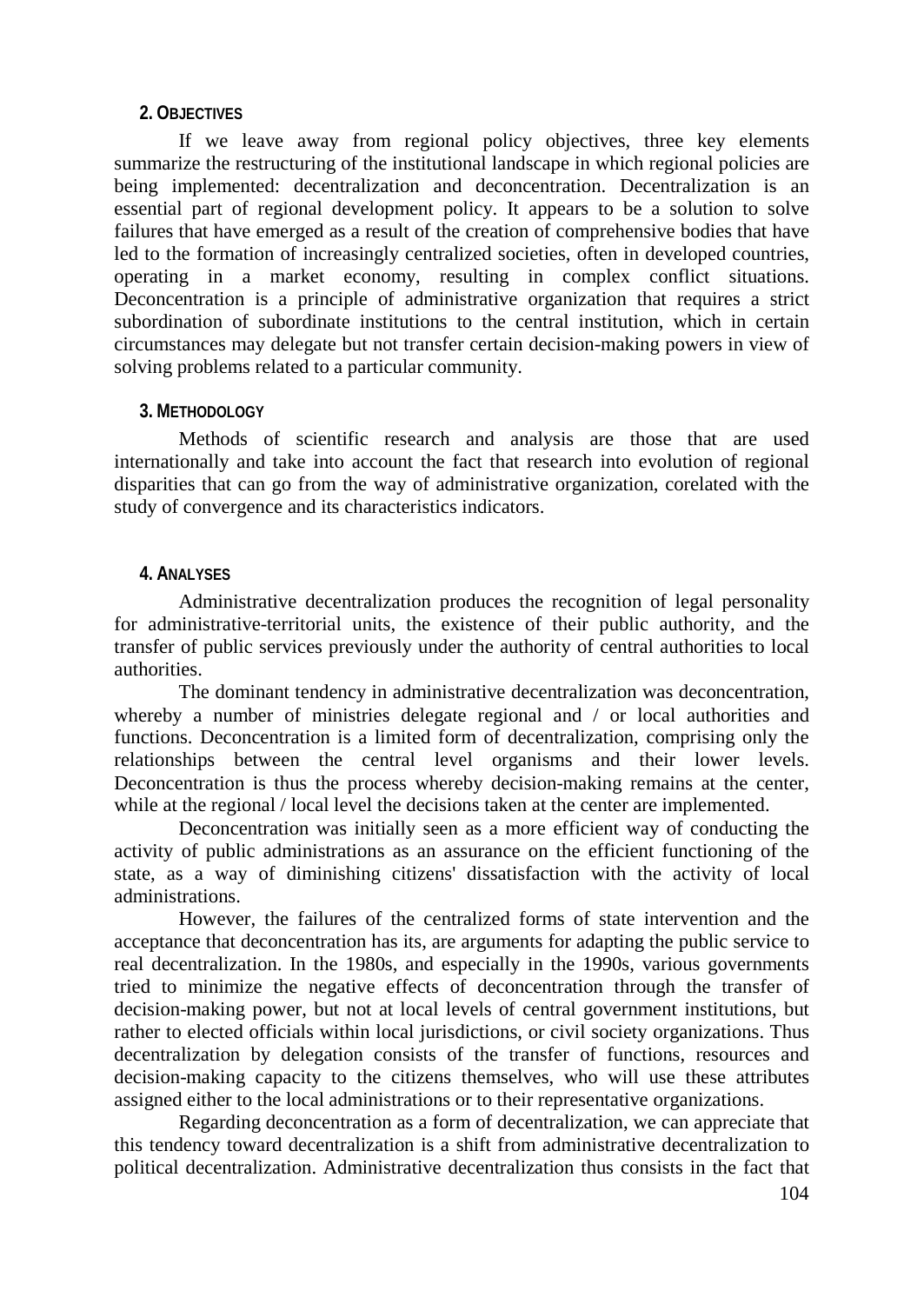decentralized powers are under state supervision and management is often called, not having enough autonomy in the use of its resources. Thus, administrative decentralization is more similar to deconcentration, while political decentralization implies a real delegation of increased competencies.

Administrative deconcentration, as a way of organizing and running public administration, is not based on the promotion of local interest as an element of diminishing executive power concentration. The main idea of the decentralized way of organizing, is to ensure the fulfillment of the tasks of the central public authorities through their own agents, organized on territorial criteria. In this way, the ministries' external services, now organized at the county level, will carry out the specific tasks of those ministries that run them, in whose subordinate functions, having territorial competence limited to the administrative unit for which they have been constituted . The establishment and operation of such services does not, however, exclude the promotion of local interest, but in this situation the objective is not primary, but has a secondary character. Decentralization is the system that has the origin of recognition of local interest, distinct from the one existing at national level, the communities having their own organizational and functional structures and own patrimony, allocated to the realization of the local interest. Thus, we can appreciate decentralization as a democracy applied to the administration, providing a whole, where citizens are involved in conducting local public activities with the help of representatives of the local authority elected by them (Institute for Public Policies).

The principle of administrative decentralization is also achieved by transferring a series of services from "center" to local communities, in order to better meet social needs. Formally, decentralization empowers public services to be managed on their own, still under state control, with legal personality, creating own authorities and having the right resources (Debbasch C., 1972). The economic literature reveals that it is a technical decentralization, through which the civil service is allowed to have legal personality (Dincă D., 2004).

Disengagement or decentralization can also be achieved by recourse to the market, in particular by assigning certain functions to a public person or to private or non-governmental institutions, in order to achieve the public interest through the participation of the public person. This system of decentralization consists of subcontracting services, deregulation or even full privatization, and decentralization can often be regarded as a prerequisite for privatization.

Deconcentration is therefore an administrative regime that lies between administrative centralization and administrative decentralization. The likelihood with the centralization is due to the fact that local power holders are not freely elected by the local electorate, but they are called from the center. Similar to decentralization is the fact that local power holders have the power to solve local problems themselves without subjecting them to the head of the center, but they are under its control and are obliged to comply with the decisions of its superiors. In the situation of deconcentration, the local public administration authority is an integral part of the central hierarchy system, the decision making at the local level being made under the hierarchical power of the central authority.

We need to point out that the administrative tutelage regime is even closer to decentralization. Within this regime, local authority owners are not nominated by the center but appointed by the local authority itself. They have the attributions of solving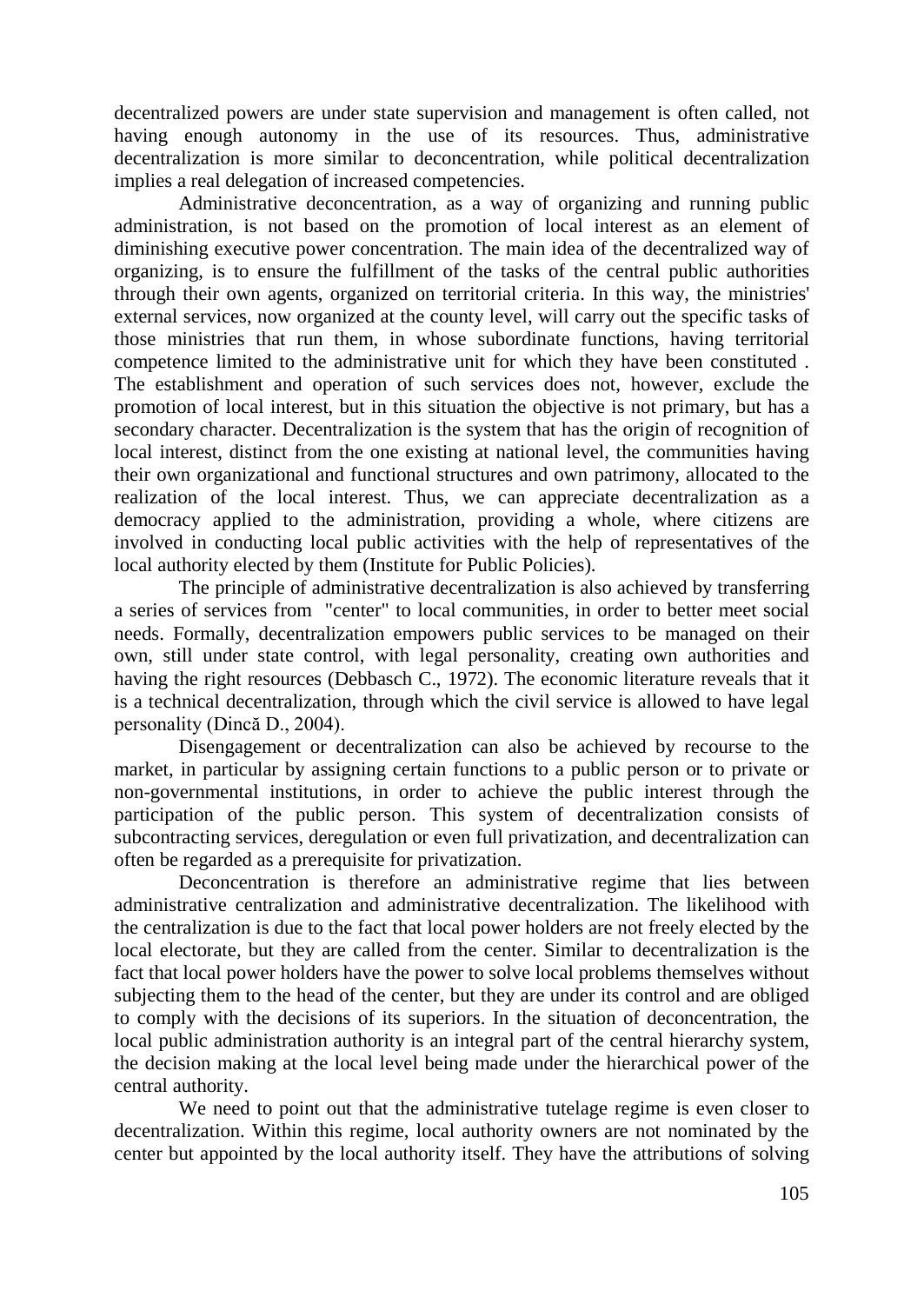local issues, issuing administrative acts, but only after consulting and approving them by the central authority stipulated by the law. Administrative tutelage is therefore the right of the guardianship authorities to approve, annul or reject certain acts of the decentralized authorities for the elements of legality. If the number of administrative acts under the trusteeship regime is low, referring only to those that concern a general interest, leaving the local administration to solve the economic and social situations that concern them, we appreciate that the guardianship regime is similar to that of decentralization. Administrative tutelage is therefore an institution of public law through which the central authority (the Government or the Ministry of Justice) and its local representatives have control over the activity of decentralized local public administration authorities.

The transfer of attributions and resources between different levels of the government institution (deconcentration) becomes more prominent with the transfer of the central government's decision and resources to civil society (decentralization). Most often, the reforms involved in decentralization imply a series of changes, which are in fact objectives of efficient administration:

• Establishing new jurisdictions at regional or local level;

• Consent to vote by universal suffrage to cover all jurisdictions;

• Transferring the authority at the same time as transferring sufficient financial resources to enable sub-national jurisdictions to perform their assigned functions;

• Determining the a priori oversight role of state representatives and the administrative-legal control institution, as well as a posteriori control of budgets (Dumitrică C.D., 2012).

The degree of administrative decentralization is dependent on the number of public services transferred to the competence of local authorities and on the way in which the relations between local and central public authorities are organized. If local authorities are elected, decentralization is higher, if they are appointed by the central authorities, the degree of decentralization is lower. The degree of administrative decentralization is also dependent on the form in which the administrative tutelage is carried out, and the way in which the control activity is carried out by the central authority.

In conclusion, the degree of administrative decentralization is given by the way the decentralized authorities are organized (by choice or by confirmation by the central authorities), by the form of the administrative tutelage and the number of public services transferred to the decentralized authorities.

In Romania, related to the first aspect, how to form the autonomous, decentralized authorities, the laws in force reveal that these authorities are chosen. Regarding the administrative tutelage found in our administrative system, it should be noted that the prefect exercises guardianship control only on the legality of the administrative acts, and can thus appreciate that there is a high degree of decentralization. At the same time, the guardianship body, namely the prefect, does not have the possibility to cancel the inappropriate or illegal acts of the autonomous authorities which are now decentralized, this being possible only by the administrative court of law (Preda M., 2001).

In Romania, if we refer to the third aspect, the administrative decentralization is ample, the number of public services transferred to the competence of the decentralized authorities is high. Thus, according to the Law of local public administration, these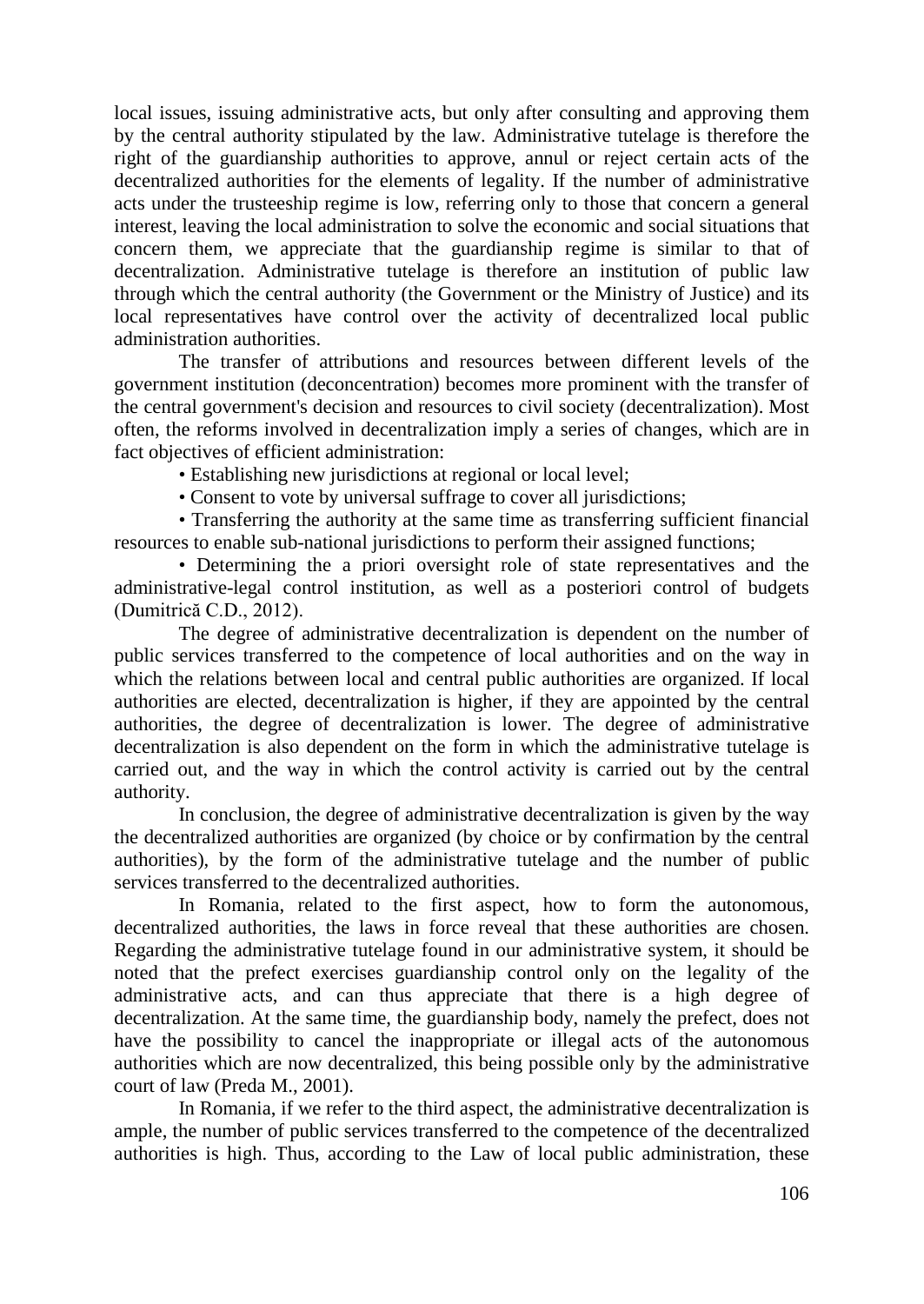authorities have the competence to solve all problems concerning local or county interests, under the conditions established by the legal provisions.

The decentralized administrative system can produce great efficiency, adaptability and attention to the needs of the community, bringing about a rapprochement between the elected representatives of the electorate and the citizens, thus ensuring a great communication and connection between the policies developed and the wishes of the community. This can best solve local problems, and public services in the community can be better managed by local authorities, as they do not have to comply with the guidelines or instructions from the center.

An advantage of decentralization also exists at a political level, as this system has positive effects on the responsibility of the authorities and the participation of the citizens in the community to the public life, and on the economic level, the existence of the decentralized power system allows for greater efficiency, diversification and participation in local activities.

At the same time, the election of civil servants takes place for a limited period, a measure that potentially reduces bureaucracy and routine from local activity, and supports the participation of locals in making local authority more efficient. Thus, by choosing periodically the representatives of the local authority, their spirit of responsibility is enhanced and the desire for initiatives for the community increases, motivating the elected representatives to identify solutions to the problems faced by the community.

Administrative decentralization also has drawbacks, of which the most important is the reduction of the power of the central power, and the emergence of the local interests to be primordial in relation to the central ones. By democratically choosing decentralized authorities, Party policy can interfere with local government, vindicating decisions and decisions, bringing new issues such as lack of skills, lack of accountability, the emergence of demagogy, the lack of experience of the new elected authorities on the party line. In this way, the advantages of decentralization will be overshadowed by the possible emergence of decisions and measures incapable of genuinely addressing the needs of the community (European Commission Information Center).

Decentralization involves participation, and this in turn leads to the identification of new forms of association or the creation of partnerships between local community actors. The partnership represents the latest trend in decentralization, moving in the field of rural and local development as well. This trend implies that public institutions should include new actors in decision-making processes and in those related to responsibility. Thus, in order to build responsibilities for civil society and local authorities, wider public participation and consultation at all stages should be promoted, in this way decentralization is, in fact, geared towards citizen participation in local public life. Participation involves: creating and implementing local micro-projects, building contractual relations between different participants in the field of rural development, and creating conditions that will enhance effective participation (Enăchescu V.A., 2012).

Decentralization brings many benefits with effects on a country's prosperity, such as: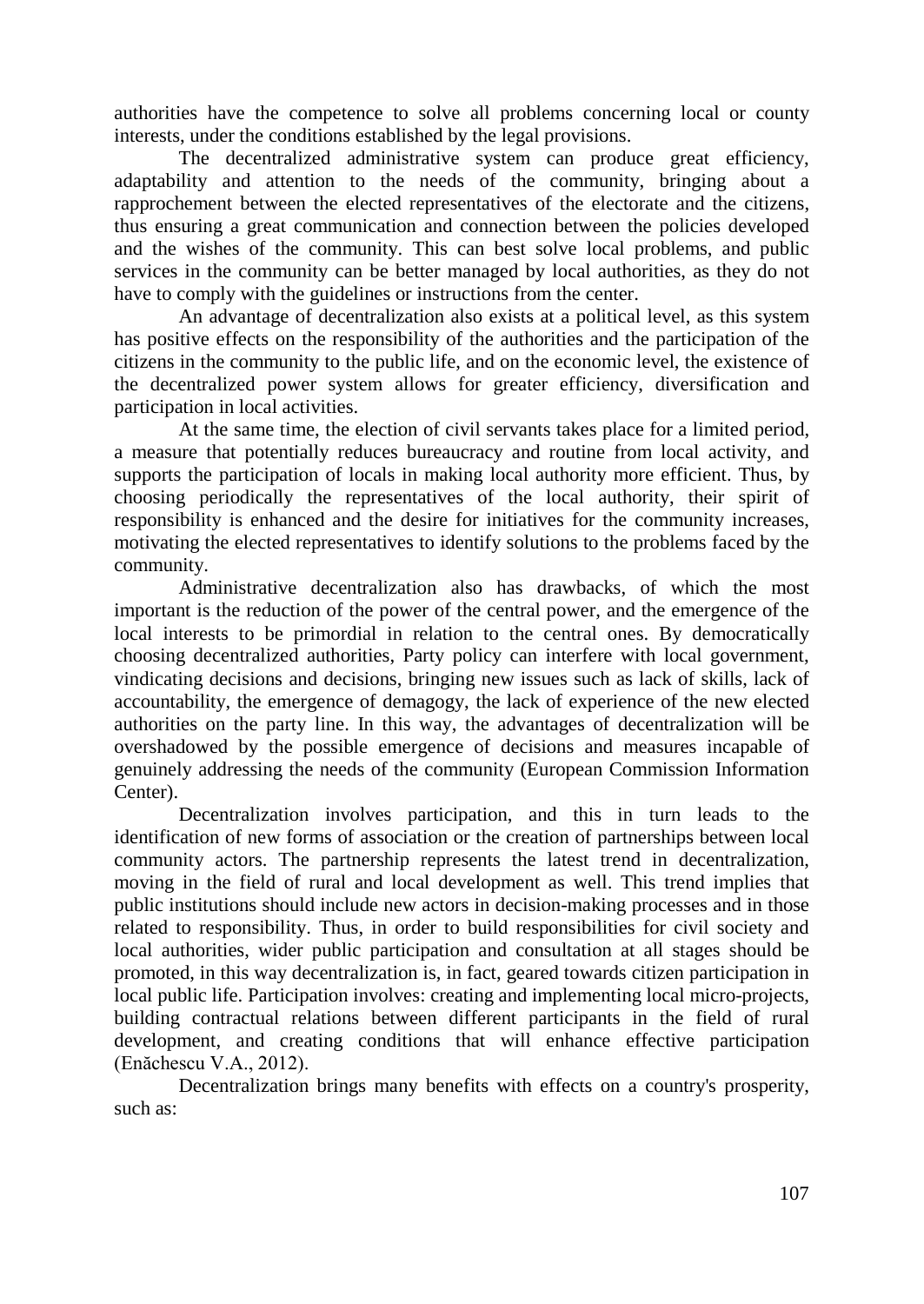• Ensure a proper climate for local interests to be realized naturally, according to the local traditions and according to their real needs, which no one else knows better;

• Creating and enhancing the spirit of individual initiative, considering that centralization minimizes the role of citizens only to the administration, reaching indifference towards the local administration, which can not lead to their development;

It supports the multilateral development of local human communities by creating a system of local freedom and increasing the interest for the "public good".

An intense local activity is the essential attribute of a free community. It favors social solidarity and a growing number of activities and efforts at the service of the population through the authorities elected within the local communities. They are capable of realizing civic education and conveying to its inhabitants the reality of the society in which they live.

Reducing the authoritarian function of the state and empowering administrations to perform their functions of service and promotion requires the establishment of appropriate rules and procedures in order to effectively achieve the proposed objectives. This determines the change of administration primarily in the strategic plan, that is, the delimitation of the role of the state from that of the private organizations and in a legal plan, in order to achieve a reduction in the legislative density.

## **5. CONCLUSIONS**

For the good functioning of the public administration, a number of conditions must be met: the establishment, in the legislation on the establishment and organization of public authorities, of the principles of communication, efficiency, accountability, participation, transparency, coherence, proportionality and subsidiarity and clear definition of the mechanisms of application; the division of responsibilities between the various public authorities in relation to public policies, financial support and public service provision; the creation of a simple and transparent public policy mechanism to enhance the design and implementation of programs, projects, action plans and draft laws; differentiating the level of public policy development from their implementation; selecting a number of civil servants in connection with the definition of a public service and taking into account the quality standards of each type of service; permanent supervision and appreciation of the effectiveness of the reform measures adopted.

Without financial support, a real decentralization can not be achieved, some theorists even appreciating that local freedom is linked to the existence of budgetary availability. Decentralization is a way of fragmentation, a way of dividing political power, but governments remain the most important institutions in society. They develop the rules governing the economic system, and only they have authority and power to legitimately decide on the wealth, freedom and even the life of community members. Thus, in order to create a balance in front of this power, decentralization is regarded as the best means, if not the only one. The objective of decentralization appears to be to circumvent an excessive concentration of power and authority and to support the creation of competing elites.

By creating more power centers, more space is created where civil society organizations and institutions (interest groups, employers, trade unions, the media, etc.) can identify and develop livelihoods. Such poles of power, especially when they have a